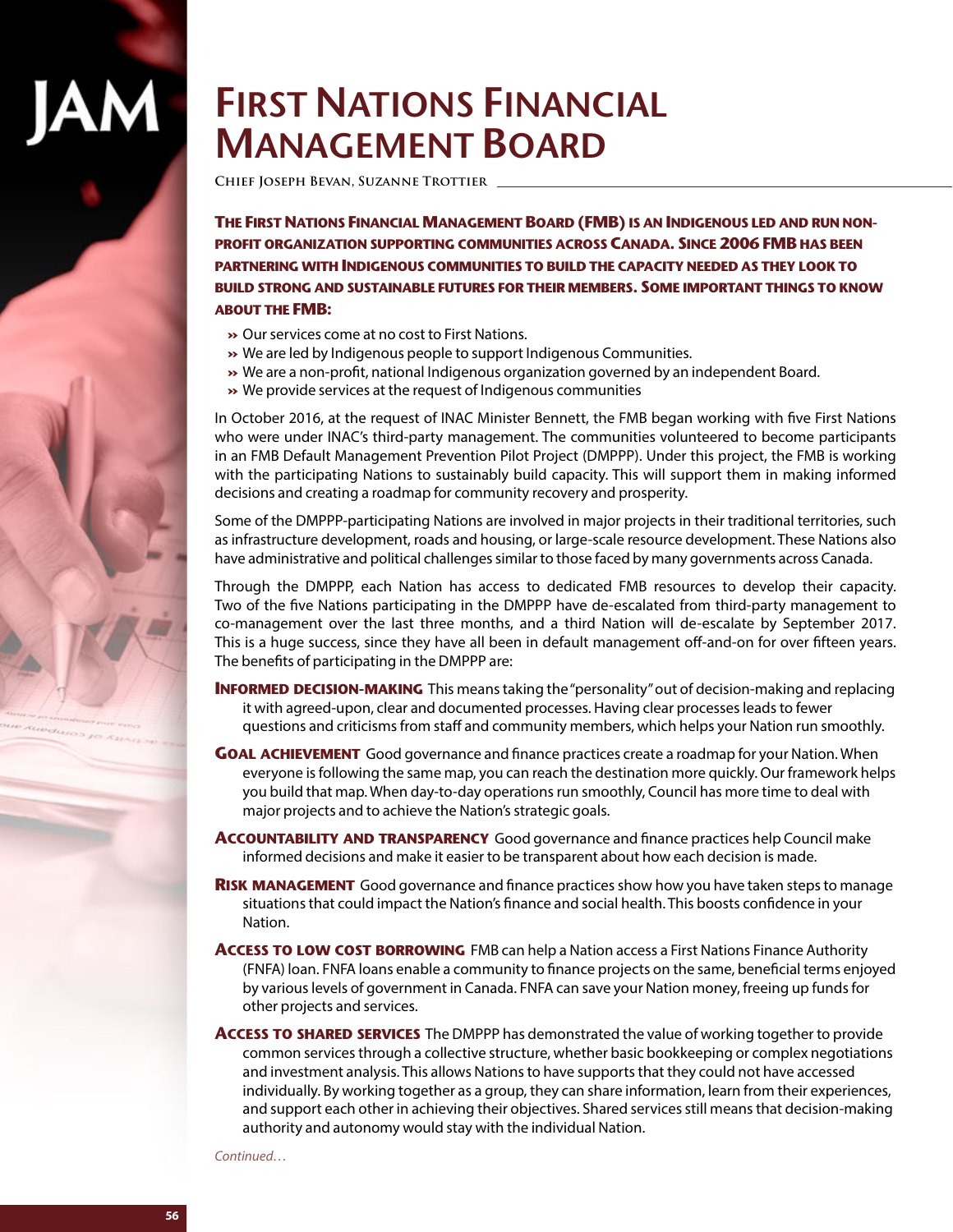#### **THE JOURNAL OF ABORIGINAL MANAGEMENT**



The FMB supports our Nations in building capacity and accessing shared services. It has been instrumental in supporting a group of thirty-five First Nations in northern British Columbia to access the information required to make informed business decisions whether to participate in major projects. At the request of these Nations, the FMB assisted in exploring the value chain produced by these projects, as well as where equity ownership is desired. FMB also assisted in exploring unique financing options, to access the capital necessary to achieve an equity ownership position in major projects.

These thirty-five Nations recognized that, in addition to accessing capital for equity ownership, their communities require strengthened capacity to support informed business decisions concerning every aspect of a major project that may impact their traditional lands. From 2014 to 2016, the First Nations Major Projects Coalition (the Coalition) was established with support from the FMB.

Now operating as a separate entity from the FMB, the Coalition is a non-political, business-focused organization developed by First Nations for First Nations. The Coalition has focused much of its efforts on the technical expertise needed to participate in major projects. The direction for this technical work comes from the Nations participating in the Coalition and is designed to address community level information needs including:

- **ECONOMIC MODELS** Ownership model toolkit, including checklist required for negotiation with project proponents, wealth management, benefit sharing models, and unique financing arrangements (including the use of government loan guarantees to access capital for equity ownership).
- **ENVIRONMENTAL MODELS** A First Nation led Environmental Stewardship Framework to assess impacts to land from proposed major projects, including: cumulative impacts, monitoring, compliance, and a basis for a Nation-led project impact assessment to be conducted.
- **Project Identification and Capacity Support** Coordination and capacity support to assist a group of First Nations in applying the Coalition's technical expertise to a major project. The Coalition is currently supporting a group of Nations interested in owning a major hydroelectric facility.

The FMB welcomes the opportunity to explore the participation of other First Nations in initiatives which support building strong futures for their communities.

**Joseph Bevan** *is chief councillor of the Kitselas First Nation, located in northern B.C. After several years as a councillor with the Kitselas First Nation he was first elected as Chief in 2013 and was re-elected in June 2015 and June 2017. Chief Bevan has extensive experience in the financial and accounting sector and he has worked for more than twenty years with the private sector, government and non-government organisations. He is actively working to bring economic opportunities to Kitselas while at the same time maintaining a respect for the environment. Drawing from his vision and experience, Chief Bevan also serves as Chair of the First Nations Finance Authority and Chair of the First Nations Major Projects Coalition."*



**SUZANNE TROTTIER** is a member of *the Métis Nation of Manitoba. She is a Chartered Financial Analyst (CFA) and holds a Masters of Business Administration (MBA) in Finance from the University of Western Ontario. Suzanne is the Director of Capacity Development and Intervention with the First Nations Financial Management Board (FMB). Along with her team, she provides capacity development support to First Nation governments seeking to become Financial Management System Certified with the FMB. Prior to her current role, she was a Partner at BASE Partners who provide advisory support to First Nations pursuing economic and social development initiatives; the Quebec Regional Coordinator of Financing and Restructuring with the First Nations Inuit Health Branch of Health Canada; and Vice-President in Corporate Finance with Ernst & Young (EY) in their Montreal, Toronto and Winnipeg offices.*